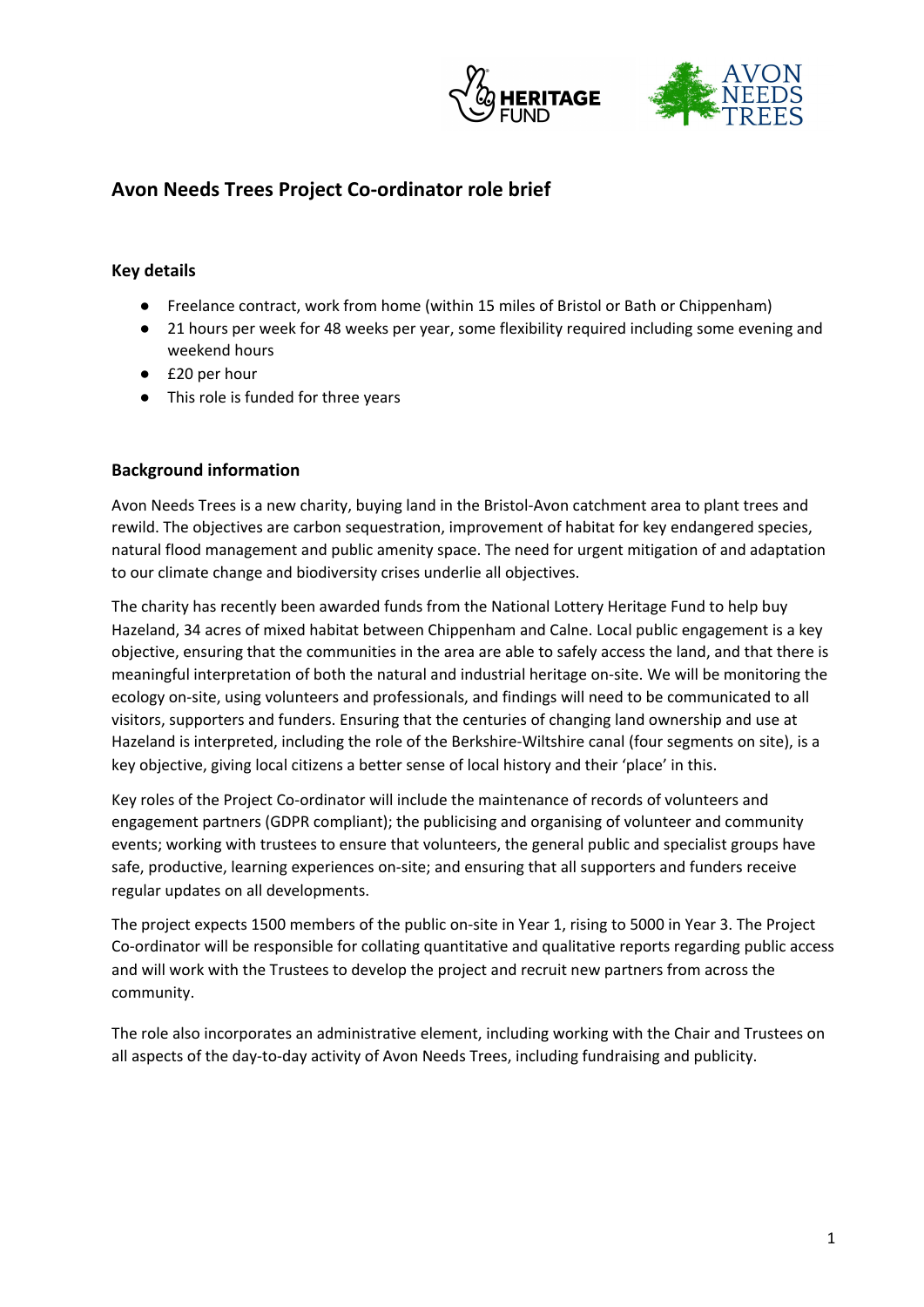# **Key outcomes of the project**

### **Benefits to heritage:**

- Identified and recorded wildlife, including key endangered species, and key aspects of habitat
- Improved resilience of wildlife with demonstrable improved populations over time
- Restoration of canal towpaths and brickwork where possible
- Improved public understanding of natural and industrial heritage through interpretation on-site and external communication and activities

### **Benefits to individuals:**

- Open and guided access to mixed habitat land that is currently private; this will include professionally led days for specialist groups
- Opportunities to learn about natural heritage and get actively involved in restoration and improvement projects
- Opportunities to learn about industrial heritage and get actively involved in restoration
- Improved mental and physical well-being of individuals that get involved on-site, and also for those who cannot access the land but want to be involved in a positive, local, 'green' project
- Acquisition of new skills in restoration and in the identification and nurturing of natural heritage
- Acquisition of new research skills by Masters' students
- Greater awareness of the wider environment and biodiversity crises we face and the need for action at all levels of society

### **Benefits to community / society:**

Many thousands more people will:

- Have engaged with green space, improving their mental and physical health
- Understand, be positively engaged, and have acquired important skills regarding the protection of natural heritage
- Understand, be positively engaged, and have acquired important skills regarding the protection of industrial heritage

There will be:

- Measurable improvement in carbon sequestration, species resilience and population numbers
- Improvements to natural flood management, benefitting the local and wider catchment area
- New, interesting green space for recreation and learning for the local area
- Increased use of the Chippenham-Calne cycling route

#### **Key audiences for engagement and volunteer activity:**

- Bristol University and University of the West of England, research students and Skills Bridge team
- Schools from across the catchment area, but particularly local (Chippenham and Calne)
- Local GP surgeries involved in social prescribing
- Local specialist health groups, particularly those focused on mental health
- Local specialist groups working with less advantaged sectors of population
- Youth and other community groups (WI, Ramblers, Meet-Ups, etc)
- Environmental and ecology groups, particularly those focused on endangered species such as the Wiltshire Bat Group, British Trust for Ornithology and the Butterfly Conservation Trust.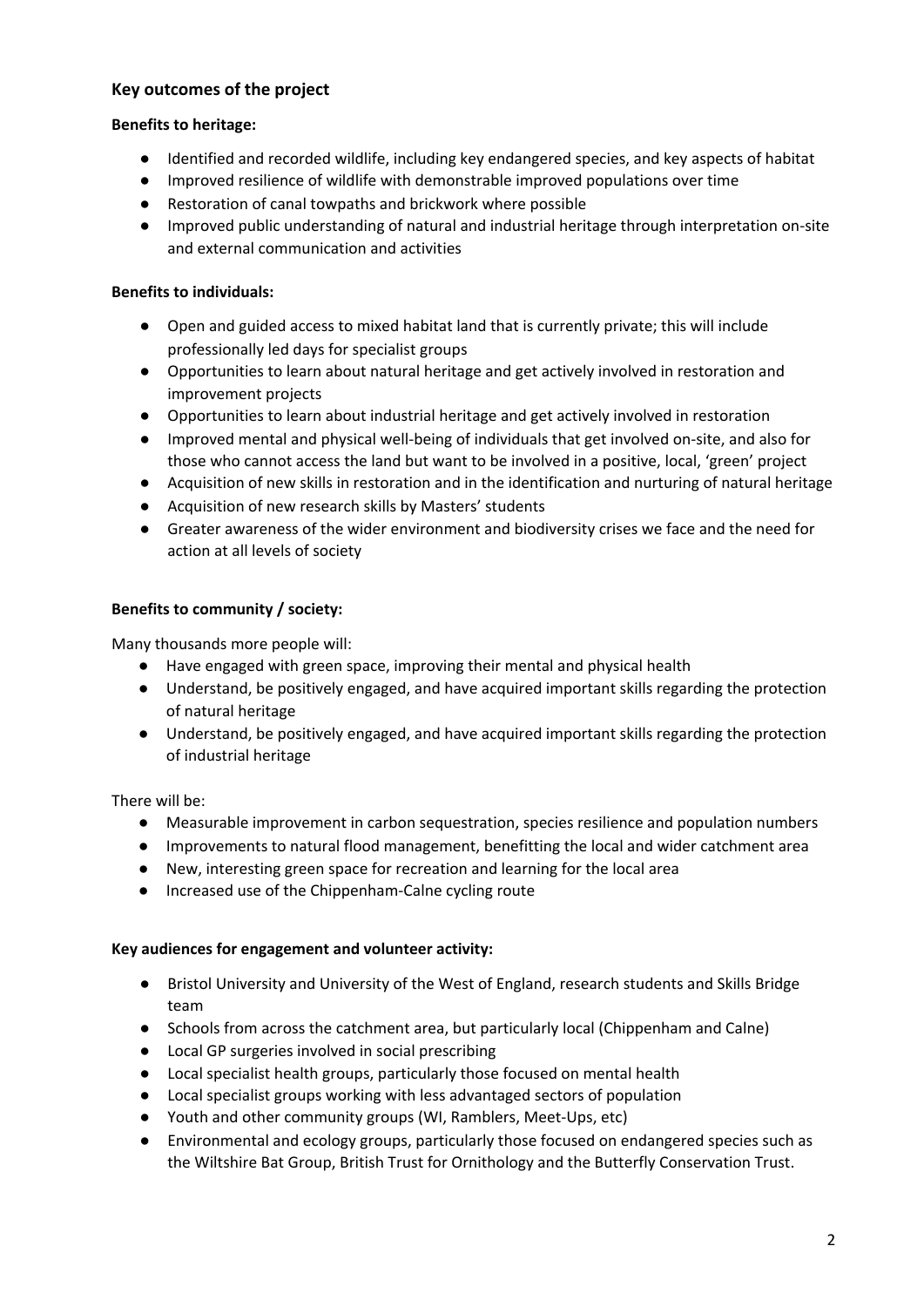## **Main purposes of the role**

- 1. To organise and evaluate engagement, volunteering and interpretation as laid out in the NLHF bid.
- 2. To increase the resilience of Avon Needs Trees, building supporter and volunteer engagement and relationships with partner organisations; working with the Trustees on fundraising and publicity and giving general administrative support.

The Project Co-ordinator will lead on all public engagement work and will be the lead organiser of on-site activities.

## **Key tasks include:**

- 1. Organising engagement activities on the land for a variety of interested groups. The Project Co-ordinator may, on occasions, be required to be present on-site to facilitate / lead some low-dependency activities if Trustees are not available, but this will be the exception.
- 2. Maintaining and building relationships with all specialist community groups, keeping them informed of planned engagement days, and undertaking booking of professional input as needed.
- 3. Ensuring that risk assessments for all onsite activities are completed and filed and that all events are compliant with our safeguarding, health and safety policies. He/she will inform the Chair and Trustees of any issues or concerns.
- 4. Publicising open access days for the wider community. The Project Co-ordinator will maintain a database (GDPR compliant) of interested parties in the wider community, supporters, and of local media. The Project Co-ordinator will use press releases, social media and printing where necessary to publicise events.
- 5. Publicising and organising volunteer days to work on the land and the canal. The Project Co-ordinator will be responsible for timely and accurate communication, plus the organisation of volunteer 'thank you' events.
- 6. Liaison with local site guardians to confirm that land is left in good condition and inform the Chair and Trustees as soon as practicable if issues arise.
- 7. Continuous collation of quantitative and qualitative data from on-site activities and engagement events across the catchment area, and from engagement with digital output. The Project Co-ordinator will present quarterly / monthly reports to NLHF plus receipts to draw down grant money.
- 8. Collaboration with the Chair and Trustees to ensure that there is learning from all monitoring and evaluation work, and that this feeds into interim evaluation and end of project evaluation.
- 9. Support for the Chair and Trustees on all administrative matters including the organisation and attending of evening Trustee meetings twice per month, writing up and distribution of minutes. The Project Co-ordinator will work with the Chair to ensure that all Trustees are fully informed regarding the charity's accounts, publicity, fundraising and engagement activities and that plans are presented to each Trustee meeting.
- 10. Responding to public enquiries regarding the charity by phone, email, post, Facebook and Twitter. Sending out gift cards, publicity materials and organising the distribution of collection cans.
- 11. Ensuring that all publicity and fundraising material is kept up-to-date and in sufficient quantities and that all enquiries are dealt with speedily and courteously. The Project Co-ordinator will need to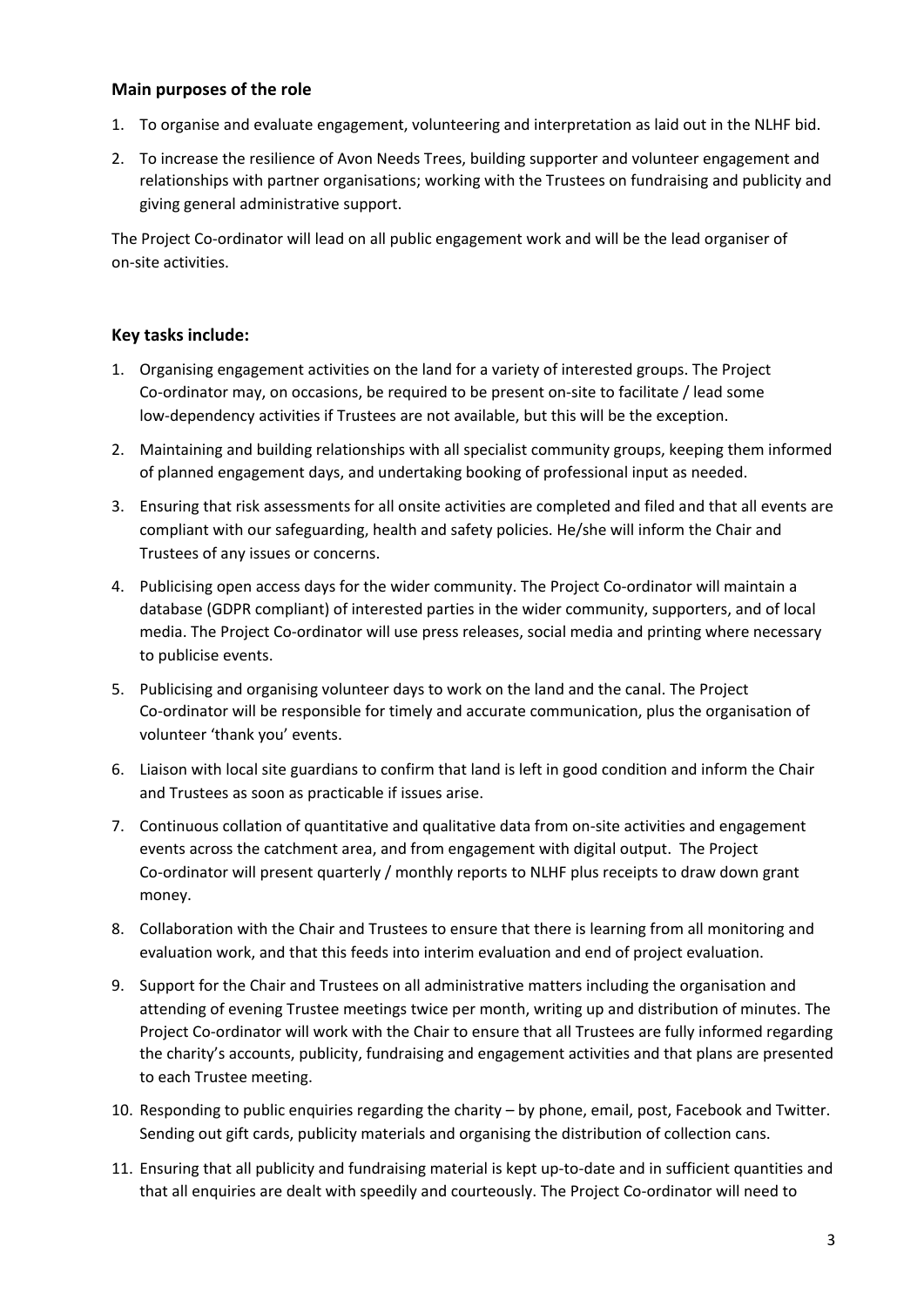maintain relevant databases and spreadsheets, and ensure good communication with funders and supporters at all times.

- 12. Writing regular Mailchimp news emails to supporters.
- 13. Paying invoices to contractors and ensuring that all receipts and invoices are filed and accounts are kept up to date and prepared in the required format.
- 14. Supporting the Chair and Trustees in all publicity and fundraising initiatives.
- 15. Working with the Chair and Trustees to promote Avon Needs Trees and ensure the smooth-running of the charity in all its tasks.

# **Knowledge, skills, experience**

- 1. The ability to communicate clearly and accurately in English, in all written and spoken formats.
- 2. A professional but friendly manner and an understanding of the need for timely, positive responses to all enquiries.
- 3. Good organisational skills and an understanding of the need to maintain up-to-date records and accounts. Confidence with technology including email, document editing, file management, spreadsheets, presentations and online tools such as Mailchimp, Google Drive, Doodle, Twitter, Facebook, Zoom etc.
- 4. A willingness to support the Chair and Trustees in their work, and a genuine enthusiasm for the goals of the charity.
- 5. The applicant will need to be able to work alone, manage their time effectively and report hours to ANT.

# **Other information**

This role is a freelance contract averaging 21 hours per week for 48 weeks per year. You will not be an employee of ANT and will not receive paid leave (but requirements will be flexible to allow for holidays etc), sickness benefits, national insurance or pension contributions or other employment benefits. You will be responsible for declaring your income and paying your own taxes. This hourly rate is calculated to allow for this.

You will receive £20 per worked hour, paid monthly in retrospect against invoices. This rate will be reviewed annually.

ANT does not have offices and you will work from home (or other suitable location as you wish), the hourly rate for this role is designed to allow for this and no expenses for office accommodation or equipment are offered. You will be required to provide your own laptop computer, smartphone, printer, broadband internet at your own expense (ANT will reimburse reasonable costs of consumables, stationary, phone calls, etc against receipts).

Although it is anticipated that the working days will be agreed in advance, flexibility may be required (with notice) on occasions. Hours will include two monthly evening meetings of Trustees.

Own transport is desirable but the site can be reached by public transport plus walking /cycling. Travel expenses will be paid by ANT to/from your home location within 15 miles of Bristol or Bath or Chippenham.